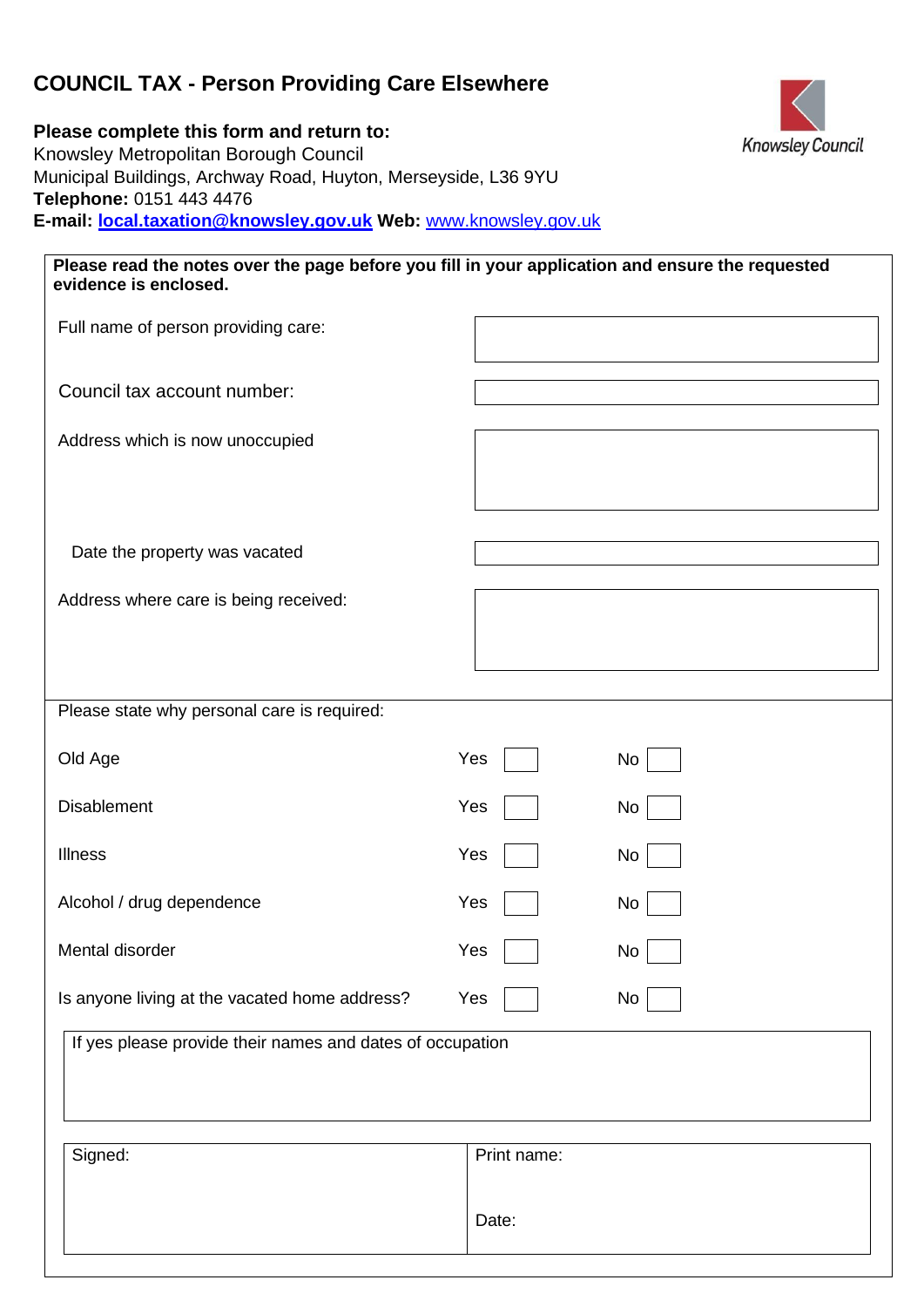| number:<br>ele<br>.onone | address:<br>$  -$<br>на<br>.<br>_______ |  |
|--------------------------|-----------------------------------------|--|
|                          |                                         |  |

**Council Tax and Data Protection** - How we will use your information.

The information that you provide will be processed in accordance with the provisions of the Data Protection Act 1998 and relevant legislation. This authority has a duty to protect public funds it administers, and may use information held about you for the prevention and detection of fraud and other lawful purposes. This may include, but not be limited to, matching council tax data with Electoral Registration records. The council will also use the information for the purpose of performing any of its statutory enforcement duties. It will make any disclosures required by law and may also share this information with other bodies responsible for auditing or administering public funds. We will not disclose your personal information to third parties for marketing purposes

**Any changes in circumstances should be notified to the council within 21 days.** 

### **COUNCIL TAX – PERSONS PROVIDING CARE ELSEWHERE APPLICATION**

#### **When is an exemption possible?**

If a property is left unoccupied because the person(s) previously living there has moved to provide personal care elsewhere, you may apply for an exemption from Council Tax. An exemption means that no-one has to pay Council Tax for that property.

#### **Who can qualify for this exemption?**

You can be exempt if the person whom is being cared requires care for one of the following reasons:-

- Old age
- Disablement
- Illness
- Past or present alcohol or drug dependence
- Past or present mental disorder

#### **How do I apply?**

Please print the Person Providing Care Elsewhere application form and return with the requested evidence.

#### **What evidence do I need to submit?**